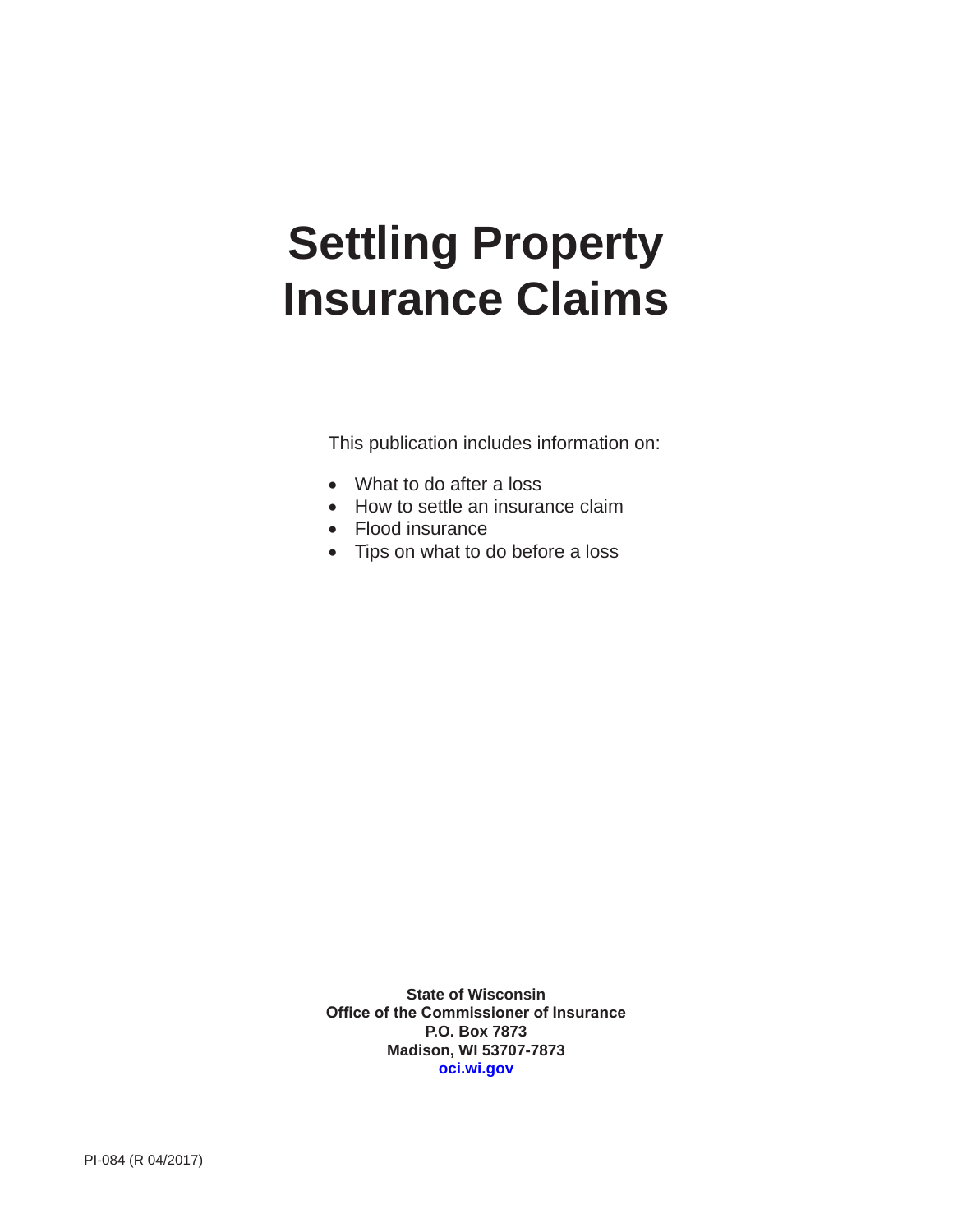# **The mission of the Office of**

# **the Commissioner of Insurance . . .**

# **Leading the way in informing and protecting**

# **the public and responding to their insurance needs.**

If you have a specific complaint about your insurance, refer it first to the insurance company or agent involved. If you do not receive satisfactory answers, contact the Office of the Commissioner of Insurance (OCI).

> To file a complaint online or to print a complaint form: OCI's Web Site [oci.wi.gov](https://oci.wi.gov/Pages/Homepage.aspx)

> > **Phone** (608) 266-0103 (In Madison) or 1-800-236-8517 (Statewide)

Mailing Address Office of the Commissioner of Insurance P.O. Box 7873 Madison, WI 53707-7873

# E-Mail

[ocicomplaints@wisconsin.gov](mailto:ocicomplaints@wisconsin.gov) Please indicate your name, phone number, and e-mail address.

#### **Deaf, hearing, or speech impaired callers may reach OCI through WI TRS**

This publication is not a legal analysis of your rights under any insurance policy or government program. Your insurance policy, program rules, Wisconsin law, federal law, and court decisions establish your rights. You may want to consult an attorney for legal guidance about your specific rights.

OCI does not represent the information in this publication is complete, accurate or timely in all instances. All information is subject to change on a regular basis, without notice.

Publications are updated annually unless otherwise stated. Publications are available on OCI's Web site **[oci.wi.gov](https://oci.wi.gov/Pages/Homepage.aspx)**. If you need a printed copy of a publication, use the online order form or call 1-800-236-8517.

One copy of this publication is available free of charge to the general public. All materials may be printed or copied without permission.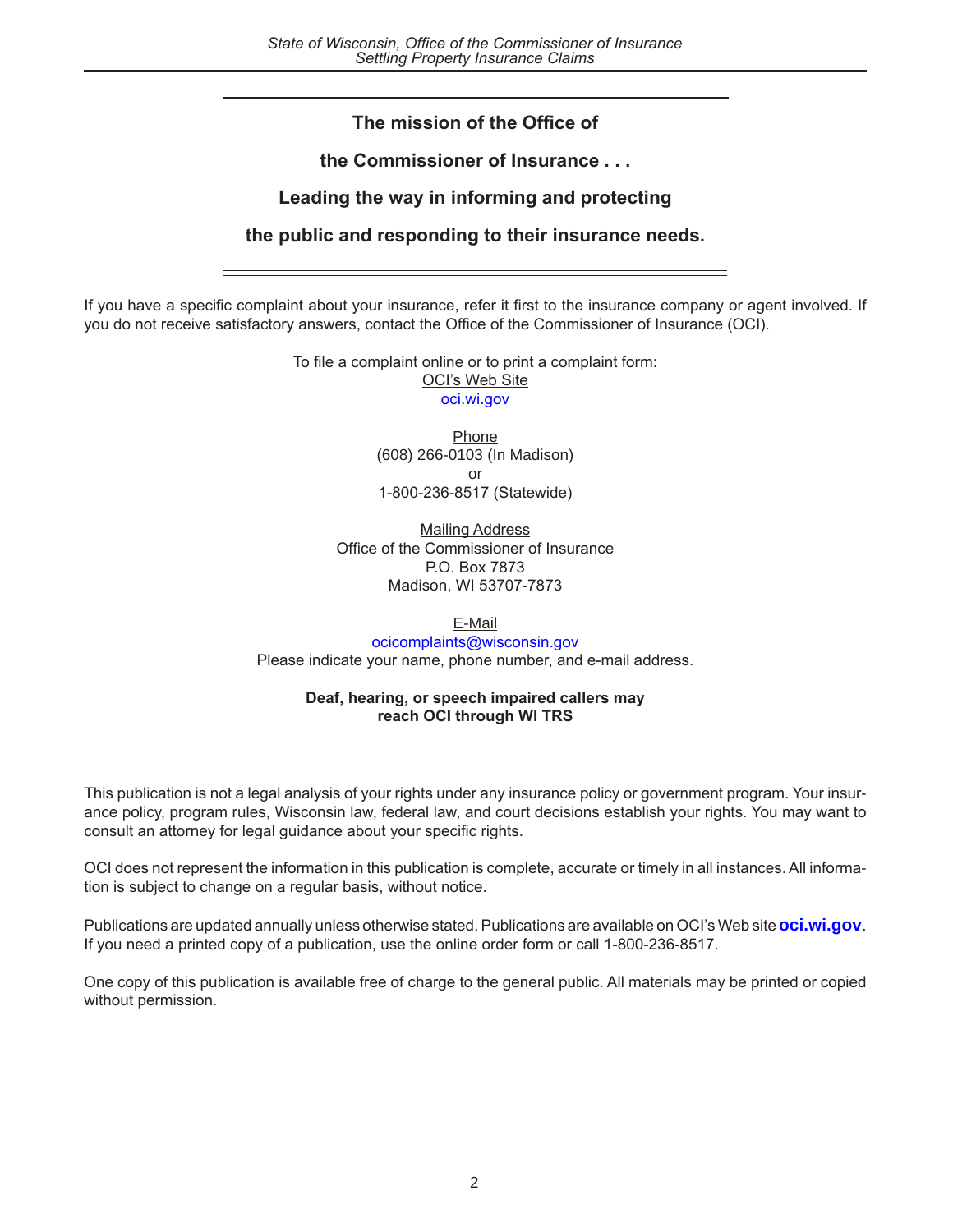# **Table of Contents**

# Page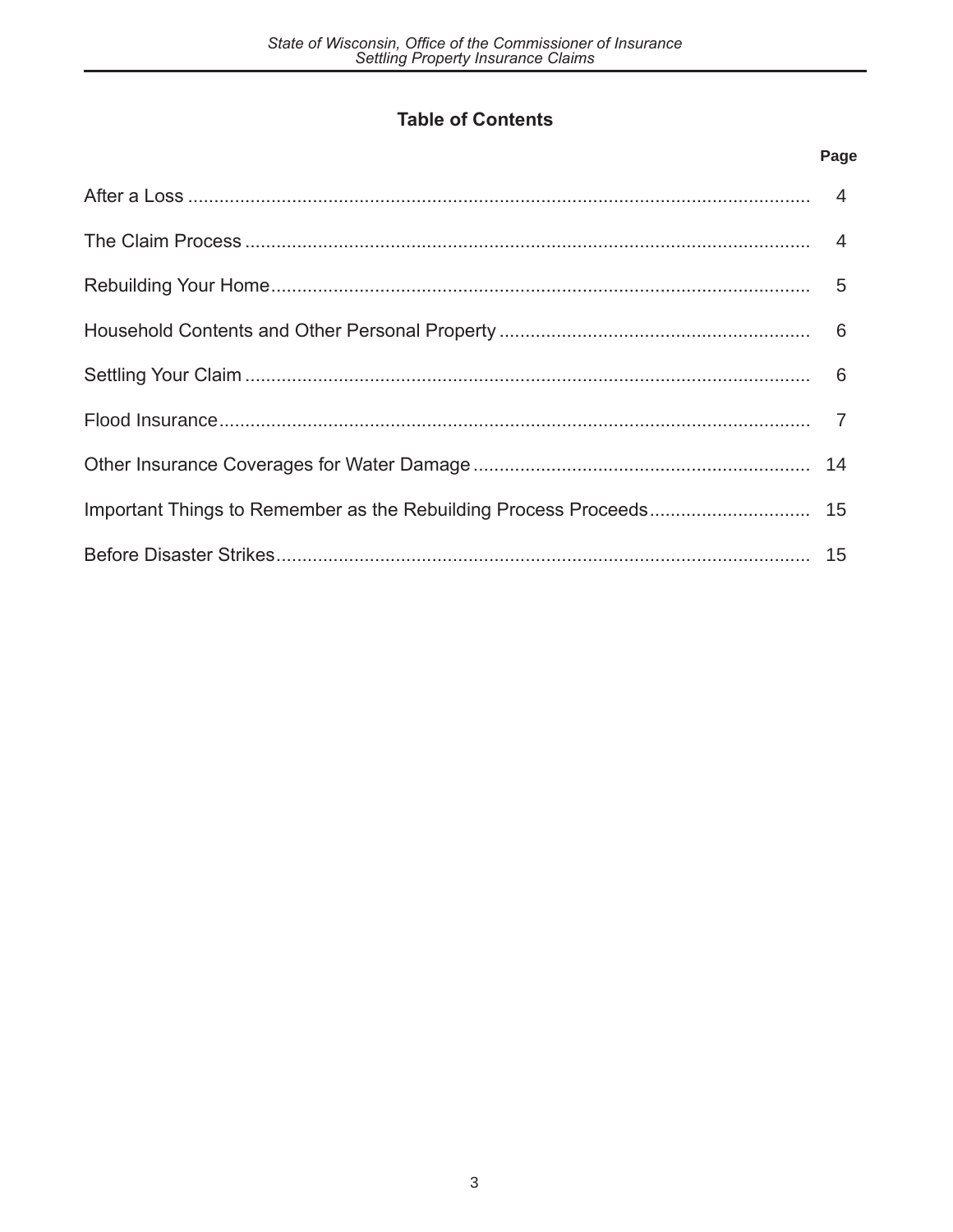Natural disasters—floods, tornadoes, wind, and ice storms—have caused substantial damage to life and property in Wisconsin in recent years. Too often, policyholders receive less from insurance policies than they expect because their property is not insured to its full value or they do not understand exactly what type of damage is covered.

After a disaster damages or destroys your property, you will have many questions and be faced with many decisions. Concerns about temporary shelter, emergency repairs, and the costs of restoring or rebuilding your home can be overwhelming. Although you have purchased insurance, you may have questions about how to fill out a claim form or how to best settle your claim. This publication is designed to help you answer some of the most frequently asked questions about settling disaster-related claims and gives you some tips on how to be prepared in the event of a disaster.

# **After a Loss**

# **What should I do first?**

**Notify your insurance agent as soon as possible**. Your insurer may have insurance company representatives on the scene immediately following a major disaster to speed up the handling of claims. Notify your insurance company representative of any losses. If you must vacate your home, leave word where you can be contacted.

In the event of a major disaster, state and federal agencies will establish Disaster Assistance Centers to provide a variety of disaster relief programs to the public. Information about the location of the disaster assistance center and any toll-free assistance numbers will be published in local newspapers and broadcast on local radio and television stations.

**Take steps to protect property***.* Make temporary repairs to protect property from further damage. Keep receipts of what you paid for temporary repairs and include it in your insurance claim. Permanent repairs must wait until the insurance adjuster has had a chance to assess the damage. An adjuster is a person professionally trained to assess the damage.

If it is necessary for you to move into a motel or apartment temporarily because of damage caused by a peril covered by your policy, your insurance company will pay reasonable and necessary additional living expenses. Your insurance company will also advance you money immediately if you need to replace major household items to continue living in your home. The payments will be part of your final settlement.

# **The Claim Process**

The claim process may begin in one of two ways. Your insurance company may send you a claim form known as a "proof of loss form" to complete, or an adjuster may visit your home first before you are asked to fill out any forms. In either case, the more information you have about your damaged possessions, the faster your claim generally can be settled. Having descriptions of the items, purchase dates, and what it would cost to replace or repair the items is important.

Hopefully, you have a copy of your home inventory in a safe spot. If not, make lists of the damaged items. If possible, take photographs of the damage and put together a set of records—old receipts, bills, and photographs—to help establish price and age of everything that needs to be replaced or repaired. Write down brand names and model numbers of appliances and electronic equipment. Do not forget to list items such as clothing, sports equipment, tools, china, linens, outside furniture, holiday decorations, and hobby materials.

Do not throw out damaged furniture and other expensive items as the adjuster will need to see them.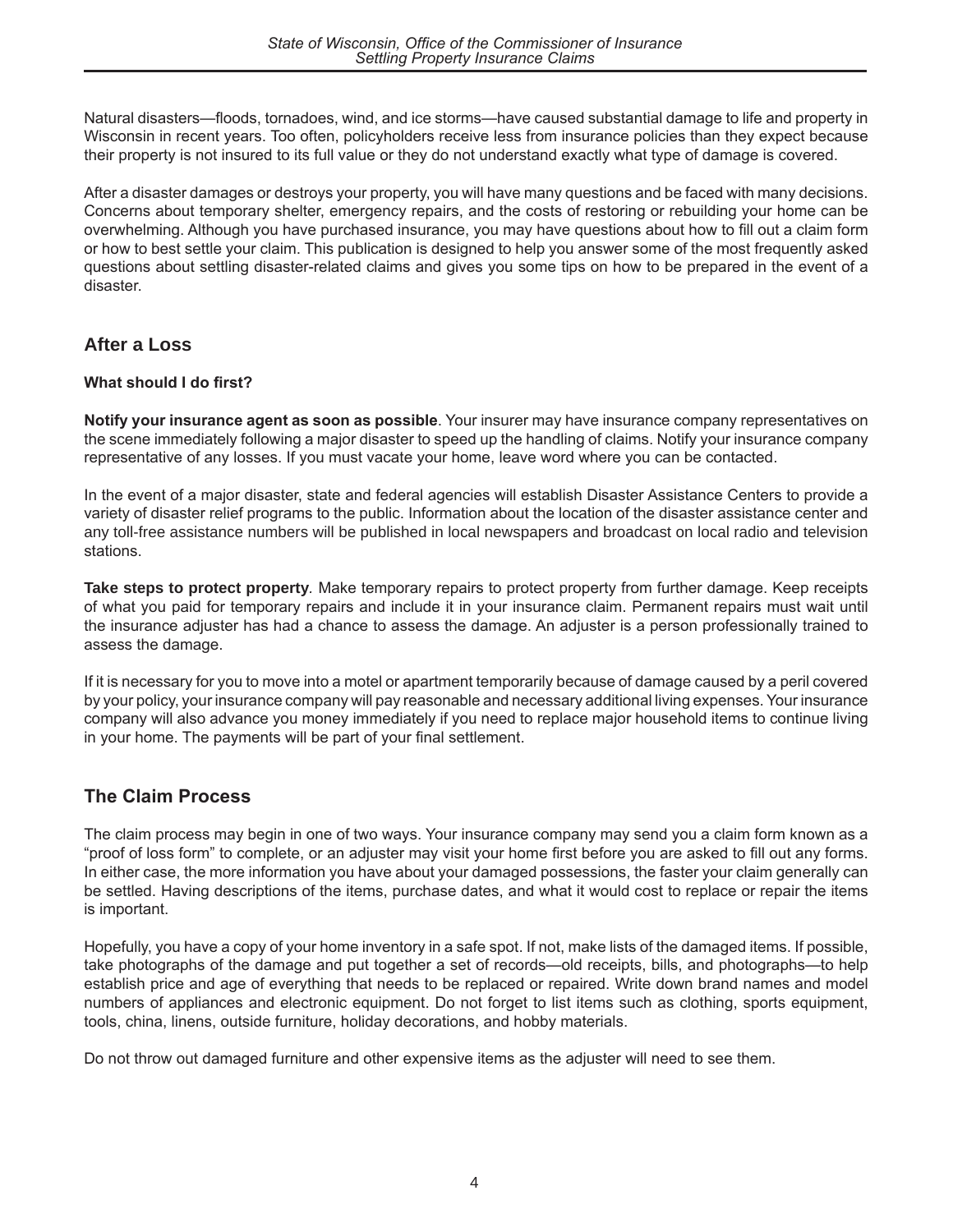If your property was destroyed or you no longer have any records, you will have to work from memory. Try to picture the contents of every room and then write a description of what was there. Try also to remember where and when you bought each piece and about how much you paid. It may also speed up the settlement of your claim if you find out how much it will cost to replace destroyed items.

**Building Damage**. Identify the structural damage to your home and other buildings on your premises, like your garage, tool shed, or inground swimming pool. Make a list of everything you would like to show the adjuster when he or she arrives, for example, cracks in the walls or damage to the floor or ceiling and missing roof tiles. If structural damage is likely, even though you cannot see any signs of it, discuss this with your adjuster. In some cases, the adjuster may recommend hiring a licensed engineer or architect to inspect the property. You should also get the electrical system checked. Most insurance companies pay for such inspections.

If possible, get written bids from reliable, licensed contractors on repair work. Bids should include details of materials to be used and prices on a line-by-line basis. This makes settling the claim faster and simpler.

Give yourself several days before the adjuster arrives to complete your lists. It will take time for you to assess damage. Although you can always notify the adjuster of any additional items you overlooked, this may delay the claim settlement process. Be sure to keep copies of lists and other documents you submit to your insurance company. Also keep copies of whatever paperwork your insurance company gives you.

# **Rebuilding Your Home**

# **How much will my insurer pay to repair/rebuild my house?**

It depends on your policy and coverage you purchased. Your property should be insured for its full value. To collect the full amount on a partial loss, property must be insured to at least 80% of its replacement value. **Replacement value** is the amount it would take to completely replace the structure.

If your policy pays **actual cash value**, the insurance company will pay the cost to repair or rebuild your house minus depreciation. Insurance companies use many different factors to determine how much to deduct for depreciation, but with an actual cash value policy you should not expect to be reimbursed for the full amount of repairs.

Once the actual repair or rebuilding is completed, the insurance company will pay you the difference between the actual cash value and replacement costs up to the policy limits. If you choose not to repair or rebuild, the insurance company is obligated to pay you only the actual cash value. Many homeowner's insurance policies require you to rebuild at the same location, but you may be able to negotiate this requirement with the insurance company representative.

Inflation can often drive up replacement costs, so without constant reassessment or an "inflation-guard" endorsement on a policy, property can easily become underinsured. *You would want to contact your agent or insurance company to discuss this coverage option.*

Some insurance companies offer a **"guaranteed"** replacement cost policy that will pay whatever it costs to rebuild your home as it was before the disaster, even if it exceeds the policy limit. For example, if your insurance policy limits are \$100,000 and it costs \$120,000 to rebuild your house, the insurance company would pay the entire \$120,000 under this type of policy.

If you have a guaranteed replacement cost insurance policy and building costs suddenly go up because there is a shortage of building materials or construction workers, for example, your insurance company will cover the unexpected jump in costs. It will not pay for a house that is better than the one that was destroyed.

To obtain this type of coverage, you typically must meet specific underwriting rules and conditions of the company. This may include selecting a dwelling limit equal to 100% replacement cost and increasing the amount of your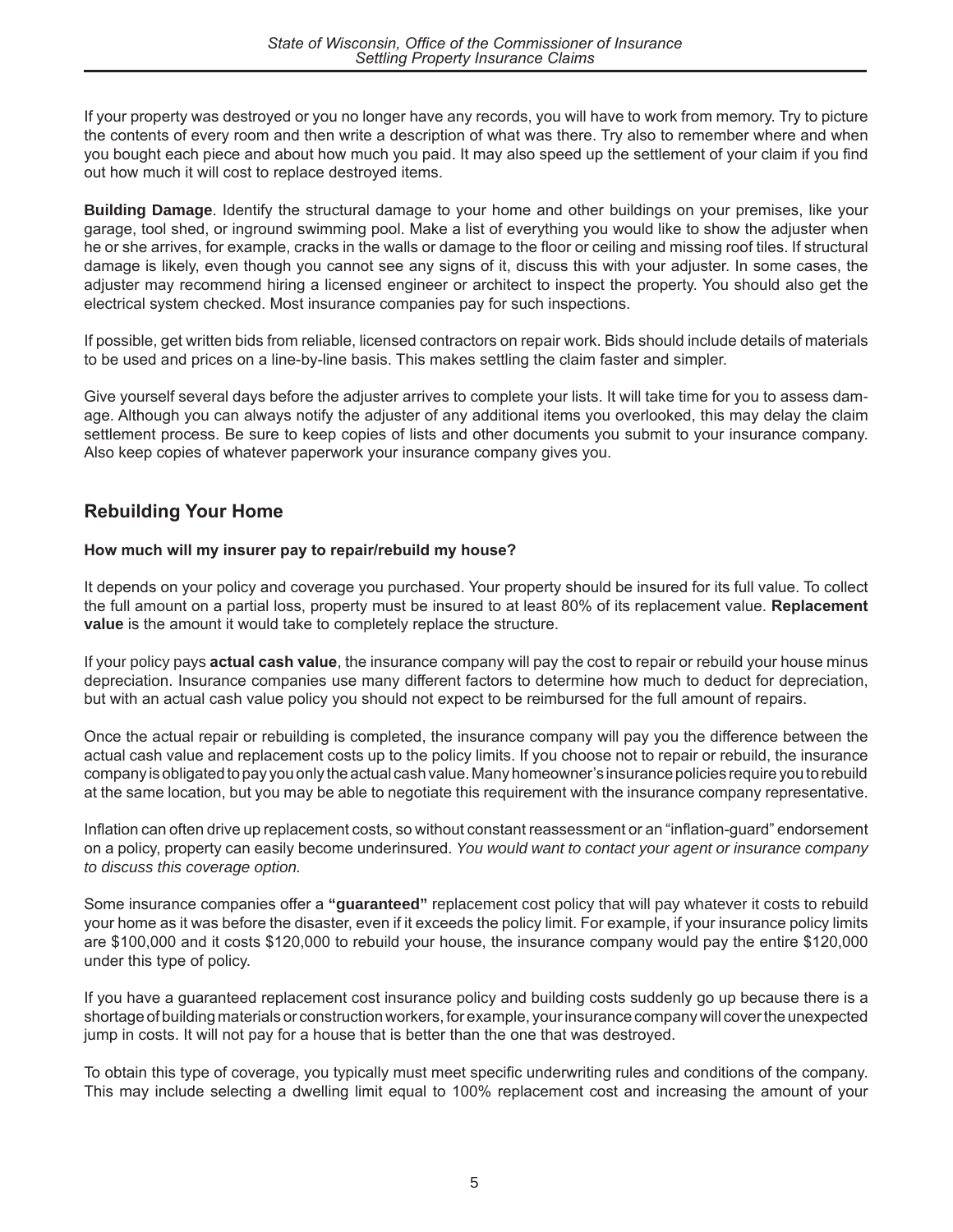insurance on a monthly, quarterly, or yearly basis to keep up with the inflation rate. *Check with your insurance agent to determine if an additional premium is required and if there are exclusions or conditions that apply.*

#### **Will my homeowner's insurance policy cover the costs of meeting local/state building codes and ordinances when I repair or rebuild my home?**

First *check with your agent* to determine whether your insurance policy includes a building code endorsement that will pay these expenses. In most cases, homeowner's insurance policies do not cover the expense of bringing a house up to code or meeting certain ordinances (including floodplain requirements) if the house did not meet these requirements when it was destroyed.

If your insurance policy does not cover these costs, check with federal agencies at the local disaster center to see if you are eligible for any financial assistance.

# **Household Contents and Other Personal Property**

# **How much will my insurance company pay for my household contents and other personal property?**

It depends on the type of homeowner's insurance policy you purchased. Most insurance policies pay the actual cash value. For example, it might cost \$1,000 to replace a sofa at today's prices. If the average useful life of a sofa is 20 years and your sofa was 10 years old on the day it was destroyed, the insurance company would pay you \$500.

If you paid an extra premium for replacement cost coverage on your personal contents, the insurance company will first pay you the actual cash value as described above. Once you have actually replaced the items and submitted your receipts, the insurance company will pay you the difference. Using the above example, the insurance company would initially pay you only \$500 for your damaged sofa. After you buy the new one for \$1,000 and present the receipt to your insurer, the insurance company would reimburse you another \$500—the difference between the actual cash value and the replacement cost. Some insurance companies also use replacement services that will obtain certain items such as appliances for you.

As you begin replacing damaged items, be sure to keep all receipts. It may be advisable to submit accumulated receipts to the insurance company every two weeks or so rather than sending them in one at a time. Most policies require you to replace your household contents and personal property within a specified time period from the date of loss. If you cannot meet this time period, *ask your adjustor for an extension*. You may also submit a claim for storage costs that you incur until your home is ready for occupancy.

# **Is my insurance company obligated to pay for my antique furniture, valuable paintings, and expensive jewelry?**

Most homeowner's policies place specific dollar limits on items such as jewelry, paintings, and silver and will only pay the actual cash value of antiques (which may or may not be equal to their appraised prices). You must purchase additional coverage to fully insure these items. If you have not done so, they may not be fully covered in your regular homeowner's policy. *Contact your agent or insurer to discuss these coverage options.*

# **Settling Your Claim**

# **How will my insurance company pay me?**

Your insurance policy divides your claim into two separate parts—one for the house itself and one for personal property or household contents. You may also be entitled to reimbursement for additional living expenses. The check or draft for payment for the household contents claim will be made out to you. However, the check or draft for the house may be payable to you and your mortgage holder if there is a mortgage on your house.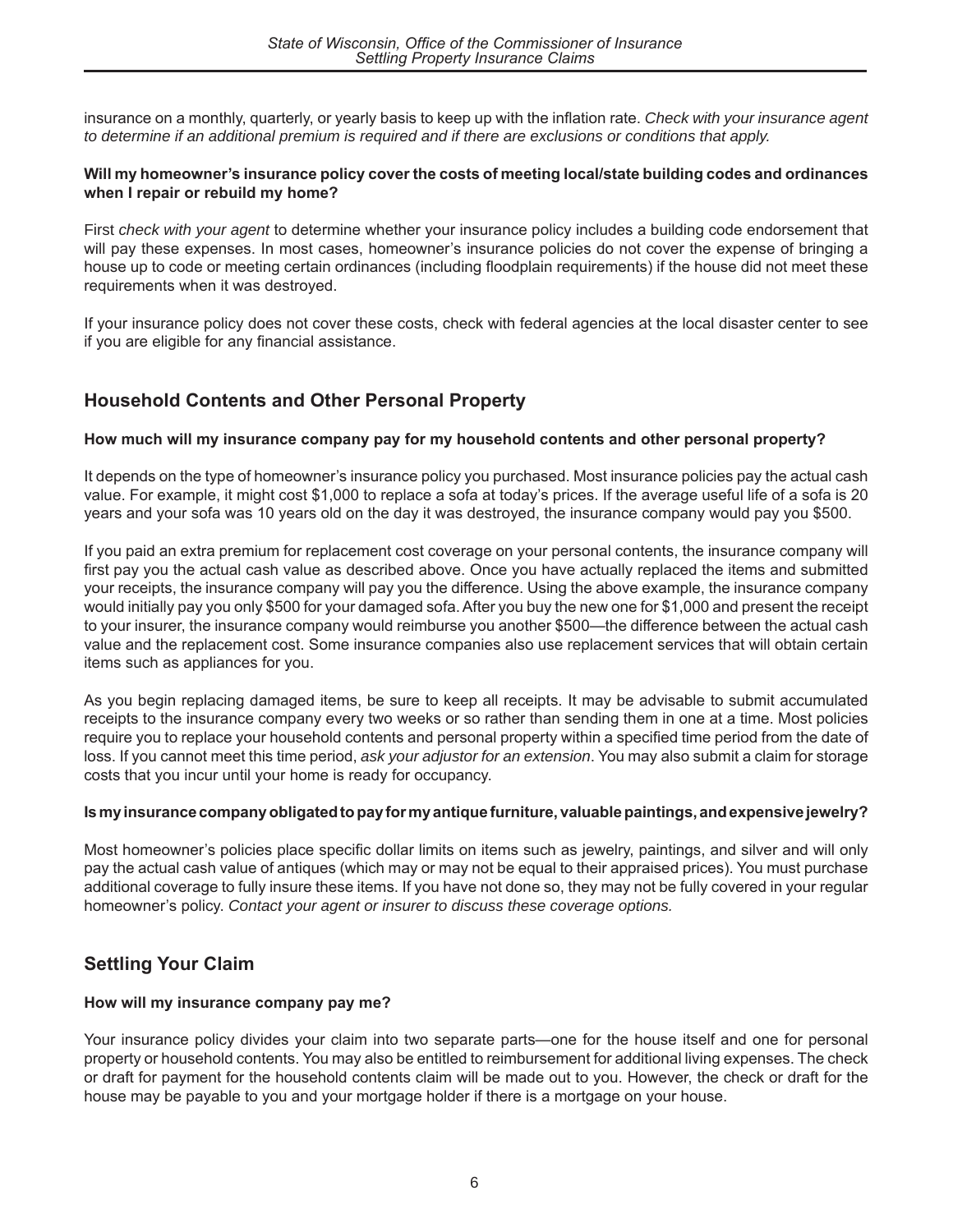You will likely receive an advance check immediately after the disaster to cover such items as additional living expenses and clothing. It is important that you keep receipts for all items purchased with this money because when the claim is finally settled, these expenses will be deducted. For example, clothing and personal property receipts will be deducted from the personal property or contents check; receipts for living expenses will be deducted from the amount allowed for additional living expenses.

# **I may have forgotten to include some items in my claim. Should I accept a check marked "final payment"?**

Wisconsin law does not permit any check or draft to indicate final payment or release of claim unless the policy limits have been paid or the claim is being disputed. For example, if you forgot to list your Christmas decorations but have already accepted a check, simply contact your insurance representative. Unless the insurance company has paid the entire limit of your personal property coverage, you may be entitled to further reimbursement. It is not unusual for an insurance company to reopen a claim for additional payment. However, it is important that you file an accurate claim in a timely fashion.

# **What if the damages to my house cost a lot more than my insurance policy covers?**

If the damages to your house cost a lot more than your insurance policy covers, you should check with federal agencies at the local disaster center to see if you are eligible for a grant or low-interest loan.

# **Flood Insurance**

The National Flood Insurance Reform Act of 1994 (the Reform Act) made several revisions to the National Flood Insurance Program (NFIP). The Reform Act increased amounts of flood insurance coverage, adds mitigation insurance to help policyholders rebuild their substantially and repetitively damaged homes and businesses to meet the floodplain management code, and increased the waiting period from 5 to 30 days before flood insurance is effective.

The following section describes some of these changes in more detail, defines mitigation insurance, and answers some frequently asked questions about the flood insurance program.

# **Flood insurance covers loss of insured property resulting directly from flooding. What is a flood?**

"Flood" is defined in the Standard Flood Insurance Policy (SFIP), in part, as:

*A general and temporary condition of partial or complete inundation of two or more acres of normally dry land area or of two or more properties (at least one of which is your property) from overflow of inland or tidal waters, from unusual and rapid accumulation or runoff of surface waters from any source, or from mudflow, or collapse or subsidence of land along the shore of a lake or similar body of water as a result of erosion or undermining caused by waves or currents of water exceeding anticipated cyclical levels.*

So, in plain English, a flood is an excess of water (or mud) on land that is normally dry.

Floods often happen when bodies of water overflow or tides rise due to heavy rainfall or thawing snow. *You do not have to live near water to be at risk of flooding.* A flash flood, which can strike anywhere without warning, occurs when a large volume of rain falls within a short time. According to NFIP, nearly one in four flood insurance claims are paid on policies in low- to moderate-risk areas. Everyone lives in a flood zone.

Dangerous or damaging floods do not always mean dramatic, rushing waters through the streets of your hometown. Just a single inch of water can cause costly damage to your home. Keep this in mind when you consider flood insurance.

Normal runoff resulting from rain and isolated incidence of seepage in basements, without general flood conditions, is not covered by federal flood insurance policies. Sewer backups are covered only when they are clearly a result of a general condition of flooding.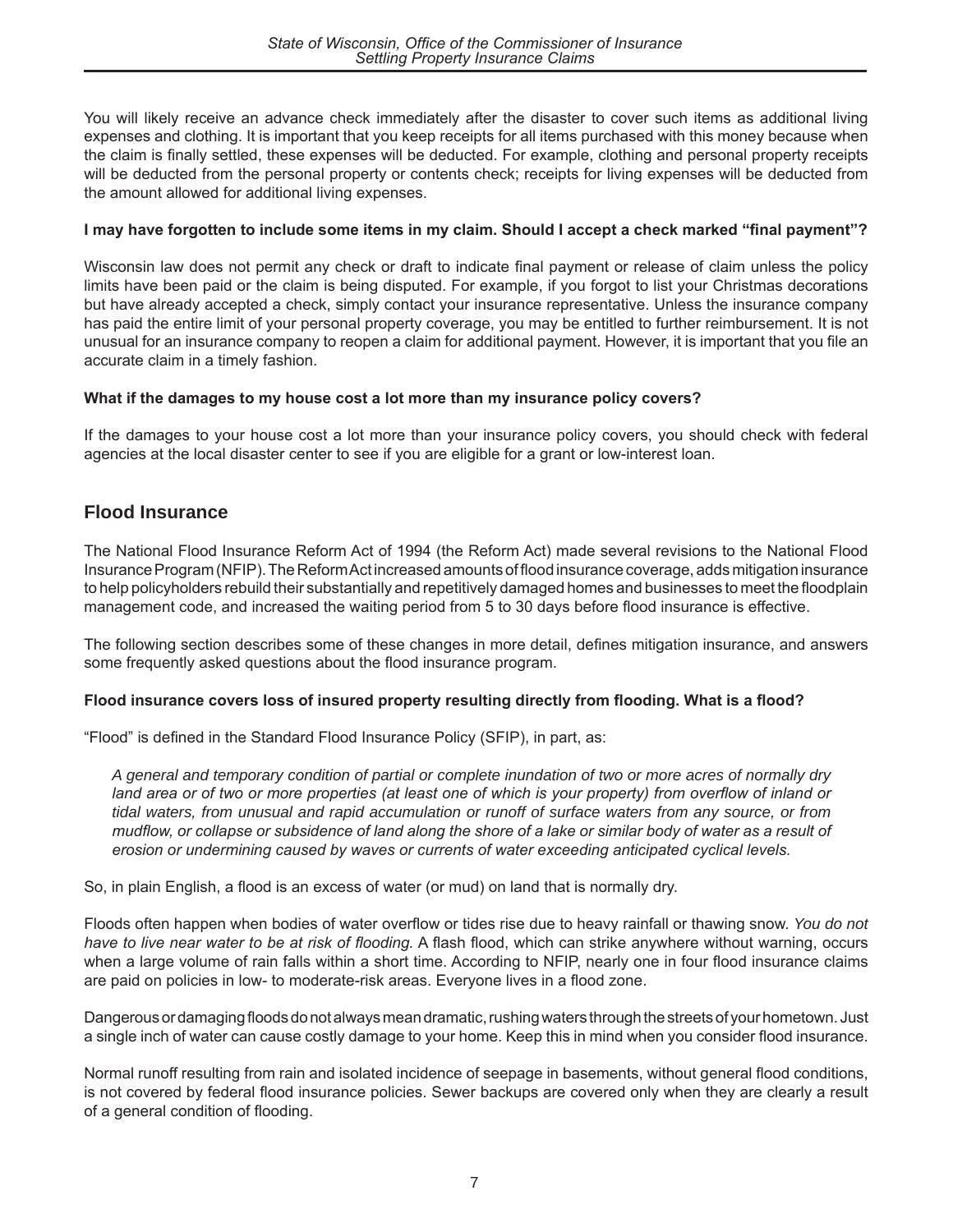# **What is the National Flood Insurance Program?**

NFIP is a federal program enabling property owners in participating communities to purchase insurance protection against losses from flooding. This program is designed to provide an insurance alternative to disaster assistance to meet escalating costs of repairing damage to buildings and their contents caused by floods.

Participation in NFIP is based on an agreement between local communities and the federal government. This agreement states if a community will adopt and enforce a floodplain management ordinance to reduce future flood risks to new construction in Special Flood Hazard Areas (SFHAs), the federal government will make flood insurance available within the community as a financial protection against flood losses. Communities must apply to the program for residents to be eligible to buy flood insurance policies.

The U.S. Congress established NFIP with the passage of the National Flood Insurance Act of 1968. NFIP was broadened and modified by the passage of the Flood Disaster Protection Act of 1973 [\(www.floodsmart.gov/floodsmart/\)](https://www.floodsmart.gov/floodsmart/) and other legislative measures. It was further modified by the National Flood Insurance Reform Act of 1994 [\(www.](http://www.fema.gov/media-library/assets/documents/7281) [fema.gov/media-library/assets/documents/7281](http://www.fema.gov/media-library/assets/documents/7281)).

# **Who may buy flood insurance?**

Property owners, renters, and business people in flood hazard areas of communities that participate in NFIP may purchase flood insurance. Local government officials can tell you if your community is eligible. If your community is not already in the program, local officials may wish to contact the Wisconsin Department of Natural Resources (DNR) for assistance qualifying for participation.

Renters may buy contents-only or personal property flood insurance. Condominium coverage is also available anywhere in a qualifying community. Buildings under construction may also be eligible for coverage.

# **What types of property may be insured against flood loss?**

Almost every type of walled and roofed building principally above ground and not entirely over water may be insured if it is in a participating community. In most cases, this includes manufactured (i.e., mobile) homes anchored to permanent foundations but does not include travel trailers or converted buses or vans. Contents of insurable walled and roofed buildings also may be insured under separate coverage.

The contents of a fully enclosed building are also eligible. Commercial structures, multiple family dwellings, and single family residences are also covered for actual cash value less the deductible.

# **What kinds of property are not insurable under NFIP?**

Buildings entirely over water or principally below ground, gas and liquid storage tanks, animals, birds, fish, aircraft, wharves, piers, bulkheads, growing crops, shrubbery, land, livestock, roads, machinery or equipment in the open, and motor vehicles are not insurable. Most contents and finishing materials located in a basement or in enclosures below the lowest elevated floor of an elevated building constructed after the Floor Insurance Rate Map (FIRM) became effective are not covered. Information on the insurability of any special property may be obtained by contacting a property insurance agent or broker.

# **Are there certain buildings that cannot be covered?**

Flood insurance is not available for buildings the Administrator of the Federal Insurance & Mitigation Administration (FIMA) determines have been declared by a state or local zoning authority or other authorized authority to be in violation of state or local floodplain management regulations or ordinances. No new policies can be written to cover such buildings nor can an existing policy be renewed.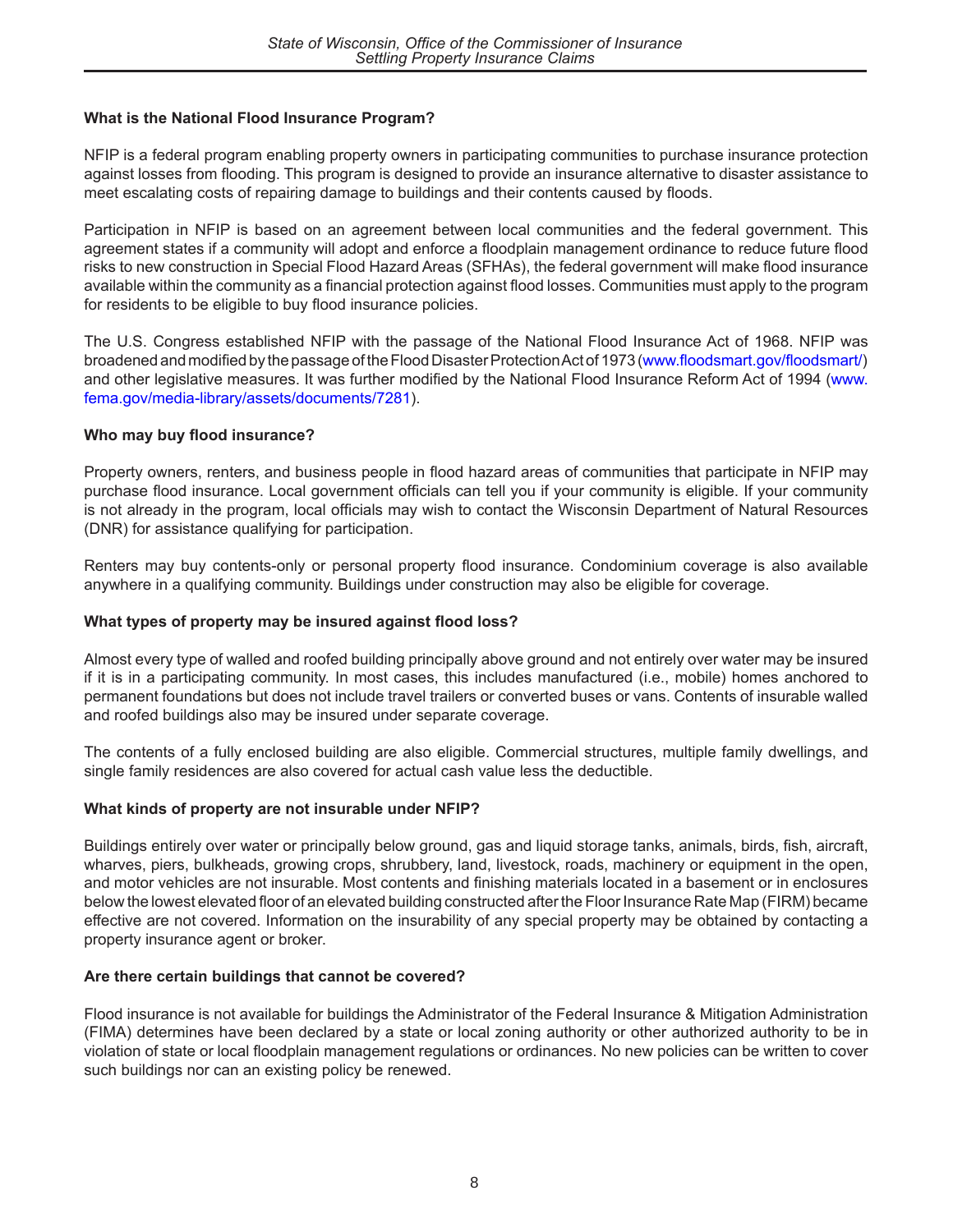New construction or substantially improved structures located within a designated Coastal Barrier Resources System (CBRS) are not eligible for flood insurance, but existing structures that pre-date CBRS designation are eligible for flood insurance coverage. These areas are located in nearly 400 communities on the Atlantic and Gulf coasts and along the Great Lakes shores and are delineated on the communities flood maps. If, at the time of a loss, it is determined the building is located in a CBRS area, the claim will be denied, the policy canceled, and the premium refunded.

# **Can I buy flood insurance if my home is located in a high-risk flood area?**

You can buy flood insurance no matter where you live, as long as your community participates in NFIP, except in CBRS areas.

# **Is it true that only residents of high-risk flood zones need to insure their property?**

Even if you live in a medium- or low-risk area, flood insurance is recommended. If your home or business is in a lowor moderate-risk zone, your building may qualify for a low-cost Preferred Risk Policy ([www.floodsmart.gov/floodsmart/](https://www.floodsmart.gov/floodsmarpages/choose_your_policy/policy_rates.jsp) [pages/choose\\_your\\_policy/policy\\_rates.jsp\)](https://www.floodsmart.gov/floodsmarpages/choose_your_policy/policy_rates.jsp). Premiums for both building and contents start at just under \$119.

# **Can I buy flood insurance if my property was previously flooded?**

It does not matter how many times your home, apartment, or business has been flooded. You are still eligible to purchase flood insurance, provided that your community participates in NFIP.

# **How do I buy flood insurance?**

The best person to help you buy flood insurance is the agent or the insurance company from whom you obtain your homeowner's or automobile insurance. Flood insurance may be bought through any licensed property or casualty insurance agent in Wisconsin.

Some insurance companies actually issue the flood insurance policies, in partnership with the federal government, as a service and convenience for their policyholders. In those instances, the insurance company handles premium billing and collection, policy issuance, and loss adjustment on behalf of the federal government. These insurance companies are called Write Your Own (WYO) [\(www.fema.gov/write-your-own-wyo-program\)](https://www.fema.gov/write-your-own-wyo-program) insurers. If your agent or insurance company is not in the WYO program you may be referred to another agent or insurance company involved in the program. Your agent may also order the policy for you directly from the federal government.

# **What flood insurance coverages are available?**

There are two layers of coverage available. The first layer of coverage is emergency coverage and is available to residents of flood-prone communities as soon as the community enters the program. Rates for this emergency coverage are partially subsidized by the federal government.

Once a flood rate map is completed, a second layer of coverage is available at actual rather than subsidized rates. Insurance under the regular program is only available to communities that have passed required ordinances and have undergone studies by the Army Corps of Engineers.

# **How are the rates determined for a flood insurance policy?**

A number of factors are considered in determining the premium for flood insurance coverage. They include the amount of coverage purchased; location; age of the building; building occupancy; design of the building; and, for buildings in Special Flood Hazard Areas (SFHAs), elevation of the building in relation to the Base Flood Elevation. Buildings eligible for special low-cost coverage at a predetermined, reduced premium rate are single-family and one- to fourfamily dwellings located in zones B, C, and X. For these exceptions, certain loss limitations exist.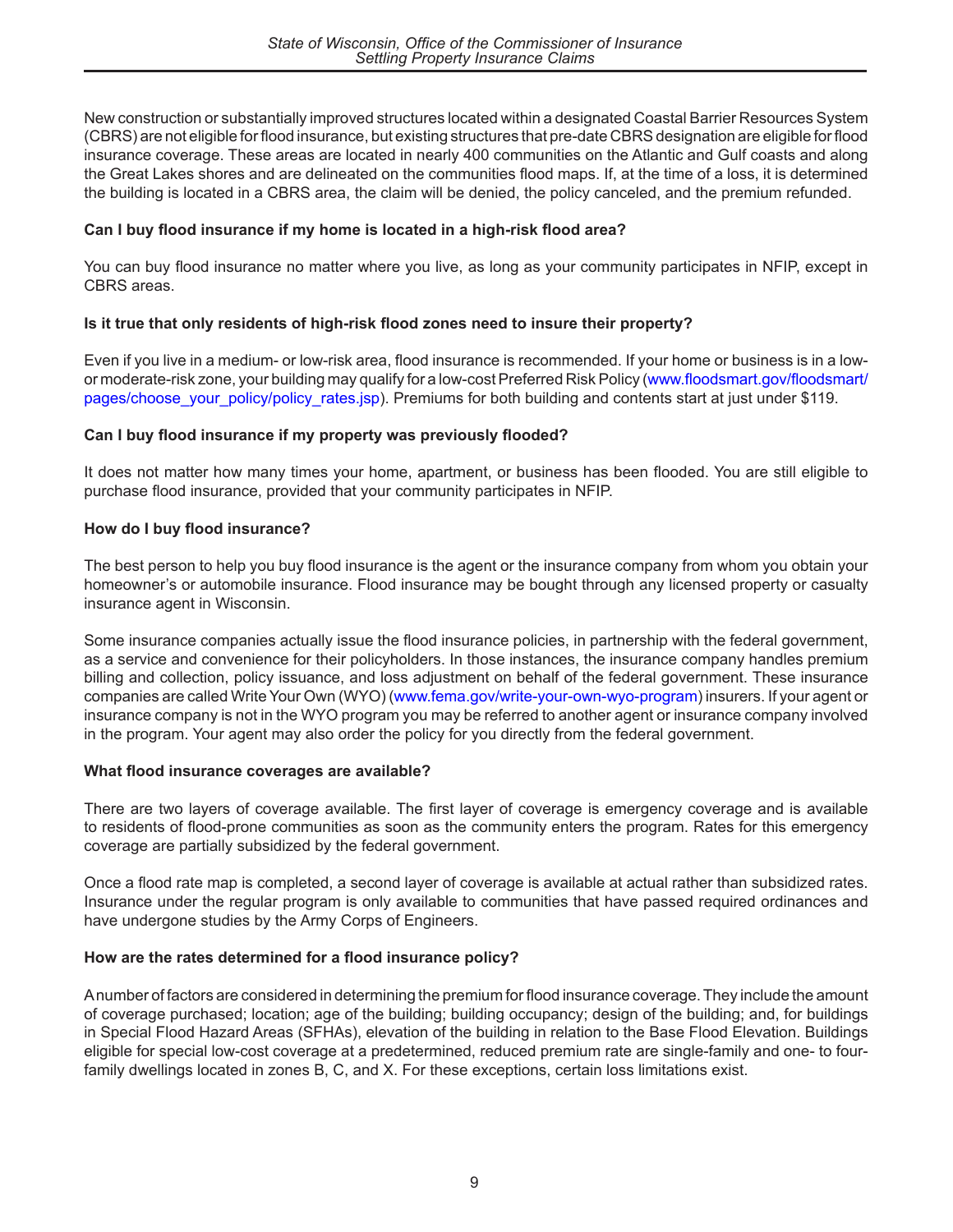# **Does a deductible apply to my coverage?**

Building and contents policies have separate deductibles for each. This means if your building and contents are both damaged due to a flood event, both deductibles would be applied.

*For more information about deductibles, contact your insurance agent or company.*

# **What if I want to purchase more insurance than NFIP offers?**

Many private insurance companies offer Excess Flood Protection, which provides higher limits of coverage than NFIP, in the event of catastrophic loss by flooding. For more information, contact your insurance agent or company.

# **Flood Insurance Coverages**

The following coverage limits are available under the Dwelling Form and the General Property Form of the Standard Flood Insurance Policy. Coverage limits under the Residential Condominium Building Association Policy are listed in the NFIP Flood Insurance Manual.

| <b>Flood Insurance Coverages</b>             |                             |                    |
|----------------------------------------------|-----------------------------|--------------------|
|                                              | <b>Emergency</b><br>Program | Regular<br>Program |
| <b>Building</b>                              |                             |                    |
| Single Family                                | \$35,000                    | \$250,000          |
| <b>Other Residential</b>                     | 100,000                     | 250,000            |
| Nonresidential (including<br>small business) | 100,000                     | 500,000            |
| <b>Contents</b>                              |                             |                    |
| Residential                                  | 10,000                      | 100,000            |
| Nonresidential (including<br>small business) | 100,000                     | 500,000            |

# **Does insurance under the program provide coverage at replacement cost?**

[Only for single-family dwellings and residential condomi](http://www.fema.gov/national-flood-insurance-program/standard-flood-insurance-policy-forms)nium buildings if several criteria are met. Replacement cost coverage is available for a single-family dwelling, including a residential condominium unit that is the policyholder's principal residence and is insured for at least 80% of the unit's replacement cost at the time of the loss, up to the maximum amount of insurance available at the inception of the policy term.

Replacement cost coverage does not apply to manufactured (i.e., mobile) homes smaller than certain dimensions specified in the policy. Losses are adjusted on a replacement cost basis for residential condominium buildings insured under the Residential Condominium Building Association Policy (RCBAP).

The principal residence and the 80% insurance to value requirements for single-family dwellings do not apply to RCBAP. However, coverage amounts less than 80% of the building's full replacement cost value at the time of loss will be subject to a coinsurance penalty.

Contents losses are always adjusted on an actual cash value basis. If the replacement cost conditions are not met, the building loss is also adjusted on an actual cash value basis. Actual cash value means the replacement cost of an insured item of property at the time of loss, less the value of physical depreciation as to the item damaged.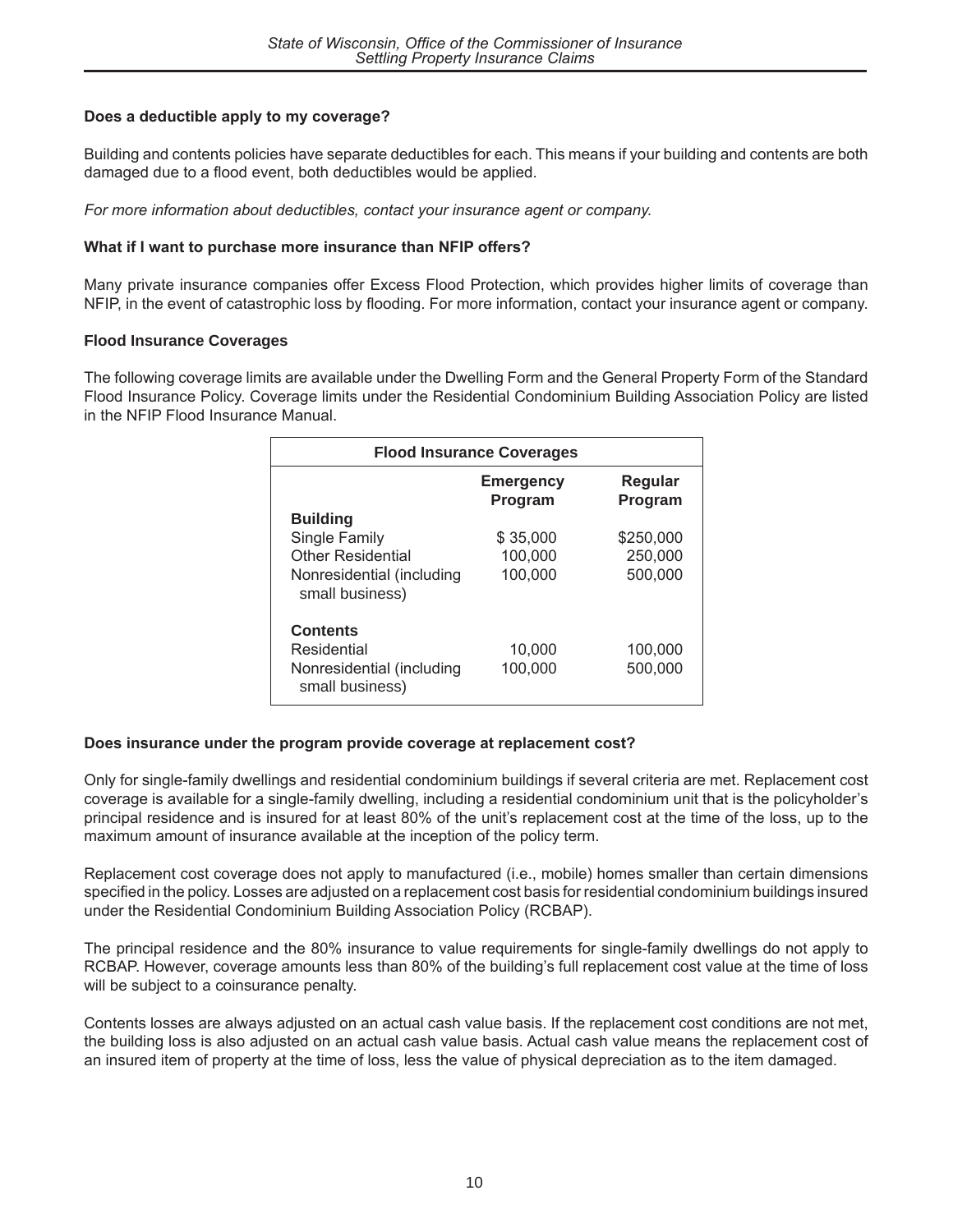# **Are there limitations on the amount of insurance available for certain types of property?**

Items such as artwork, photographs, collectibles, memorabilia, rare books, autographed items, jewelry, watches, gems, articles of gold, silver, or platinum and furs are limited to \$2,500 coverage in the aggregate. This limitation does not apply to other items that are personal property or household contents usual or incidental to the occupancy of the building as a residence. For other limitations under the Standard Flood Insurance Program see the current policy or contact a property insurance agent.

# **Will damage-preventing measures I have taken in my home be reimbursed by my flood insurance policy?**

Some will be. When your insured home is in imminent danger of being flooded, you may receive up to a \$1,000 reimbursement for your damage-preventing expenses. Things like renting storage space to protect your belongings, buying sandbags and lumber to make a barricade, and renting pumps are all things that qualify for reimbursement. No deductible is applied to this coverage.

# **Does the flood insurance dwelling policy provide additional living expenses if the insured dwelling is flood damaged and cannot be occupied while repairs are being made?**

No. The policy only covers direct physical flood damage to the dwelling and does not provide additional living expenses.

**NOTE:** Loss or damage occurring as a result of a flood, such as explosion, fire, theft, looting, etc., may be covered under your existing property insurance policy. You should contact your agent should such loss occur as a result of a flood.

# **What is covered in my basement?**

Flood insurance covers your home's foundation elements and equipment that are necessary to support the structure (for example, furnace, water heaters, circuit breakers, etc.).

It is important to note that some items in your basement are covered under building coverage (like a furnace, hot water heater, and circuit breaker), and others are covered under contents coverage that must be purchased in addition to building coverage (for example, your washer and dryer, or your freezer and the food in it).

NFIP encourages people to purchase both building and contents coverage for the most complete protection. Flood insurance does not cover basement improvements, such as finished walls, floors, ceilings, or personal belongings that may be kept in a basement. For a complete list of what is covered, view the Standard Flood Insurance Policy (SFIP) [\(www.fema.gov/national-flood-insurance-program/standard-flood-insurance-policy-forms](https://www.fema.gov/national-flood-insurance-program/standard-flood-insurance-policy-forms)) Forms.

# **Is sewer backup covered under a flood insurance policy?**

Flood insurance does not cover sewer backup since flooding is defined as the inundation of normally dry land by the overflow or rise of inland waters or the accumulation of stormwater runoff.

Sewer backup is also not covered under your homeowner's insurance policy. Sewer backup coverage is an endorsement available through most insurance companies, but it may not be offered to property owners when purchasing coverage if you do not ask for it.

# **If my home is flooded, will federal disaster assistance pay for my damage?**

No. Federal disaster assistance offers loans to help cover flood damage, not compensation for your losses. Even then, those loans are only available if the President formally declares a disaster. Less than 10 percent of all weather emergencies in the United States are declared.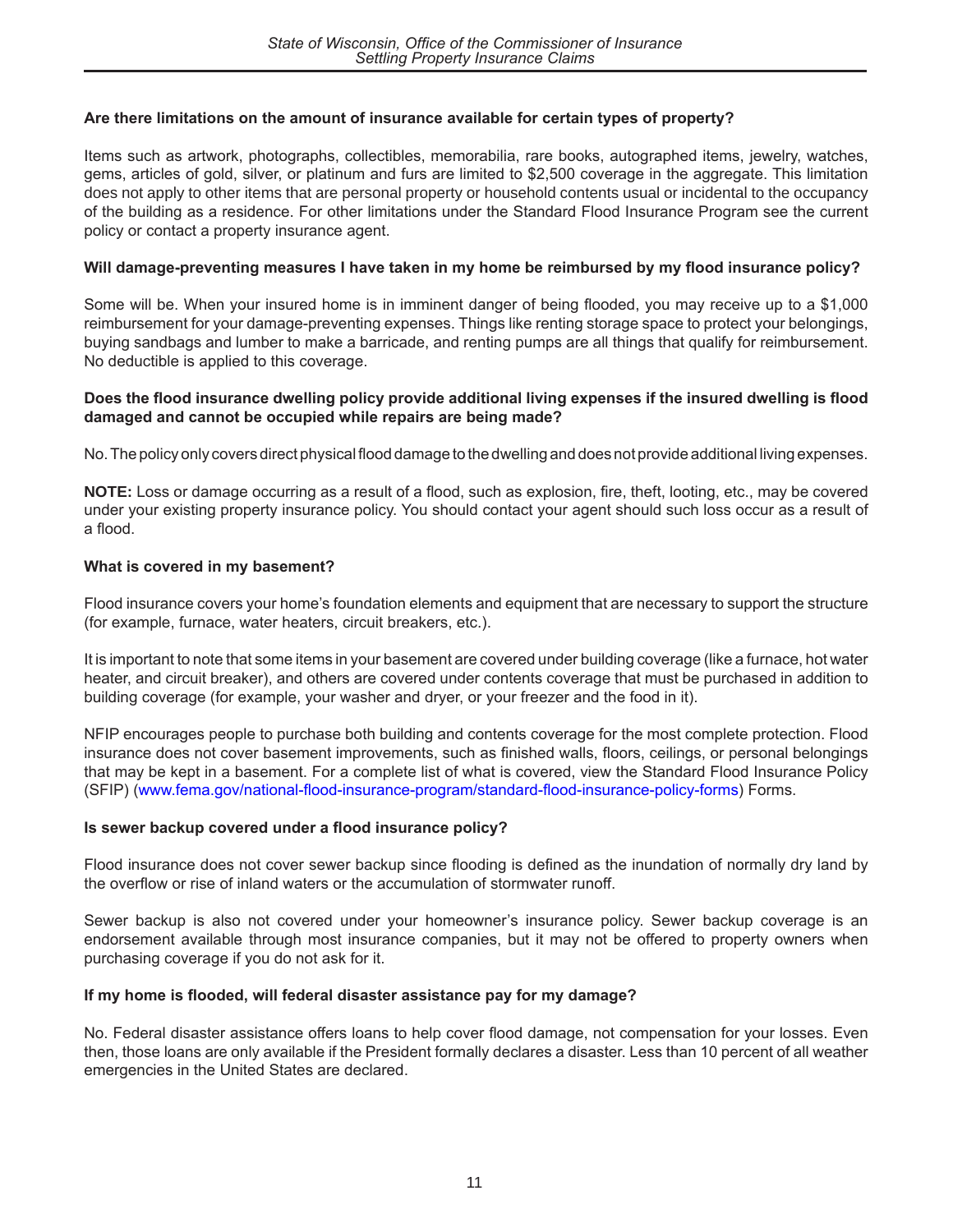# **Does NFIP cover flood damage caused by hurricanes, rivers, or tidal waters?**

Yes, providing that at least two adjacent properties in the area (or two acres) are flooded.

#### **Is flood damage from wind-driven rain covered?**

No. When rain ent[ers through a wi](http://www.fema.gov)nd-damaged window or door or comes through a hole in a wall or roof, NFIP considers the resulting puddles and damage to be windstorm-related, not flood-related.

Flood insurance covers devastation caused by storm surge, wave wash, tidal waves, or the overflow of any body of water over normal dry land areas. Although flood insurance specifically excludes wind and hail damage, the good news is that most homeowner's insurance provides such coverage.

#### **Are losses from land subsidence, sewer backup or water seepage covered?**

Losses from land subsidence (a gradual or sudden sinking of land) are covered if the damage is a direct result of flooding. You are covered if your property is near a lake or similar body of water and waves or currents from the lake cause your property's land to sink.

Damage caused by sewer or drain backup or overflows from a sump pump or related equipment is covered if the event is a direct result of flooding.

Seepage or leaks in your home are not covered.

#### **Is there a waiting period for flood insurance to become effective?**

Yes, there is a 30-day waiting period from the time a policy is purchased until you are covered, with the following exceptions:

*There is no waiting period* if you have an existing flood insurance policy and an additional amount of flood insurance is required with the making, increasing, extending, or renewing of a loan, such as a second mortgage, home equity loan, or refinancing. Coverage is effective immediately, as long as the premium is paid at or prior to loan closing.

*There is no waiting period* when flood insurance is required as a result of a lender determining a loan that does not have flood insurance should be protected by flood insurance. Coverage is effective immediately, as long as the premium is paid at the completion of the loan application.

*There is a one-day waiting period* when an additional amount of insurance is required as a result of a map revision. This applies when the map revision is from a non-Special Flood Hazard Area to a Special Flood Hazard Area and only if the endorsement is received within 13 months following the map revision. The increased amount of coverage will be available 24 hours after the amount of coverage is applied for and the additional premium is paid.

#### **When is mandatory flood insurance required?**

The Flood Disaster Protection Act of 1973 and the National Flood Insurance Reform Act of 1994 mandate the purchase of flood insurance as a condition of federal or federally regulated financing for acquisition and/or construction of buildings in Special Flood Hazard Areas (SFHAs) of any participating community. The purchase of flood insurance on a voluntary basis is frequently prudent, even outside of SFHAs.

These Acts prohibit federal agency lenders, such as the Small Business Administration (SBA) and United States Department of Agriculture's (USDA) Rural Housing Service, and Government-Sponsored Enterprises for Housing (such as Freddie Mac and Fannie Mae), from making, guaranteeing, or purchasing a loan secured by real estate or mobile home(s) in an SFHA, unless flood insurance has been purchased and is maintained during the term of the loan.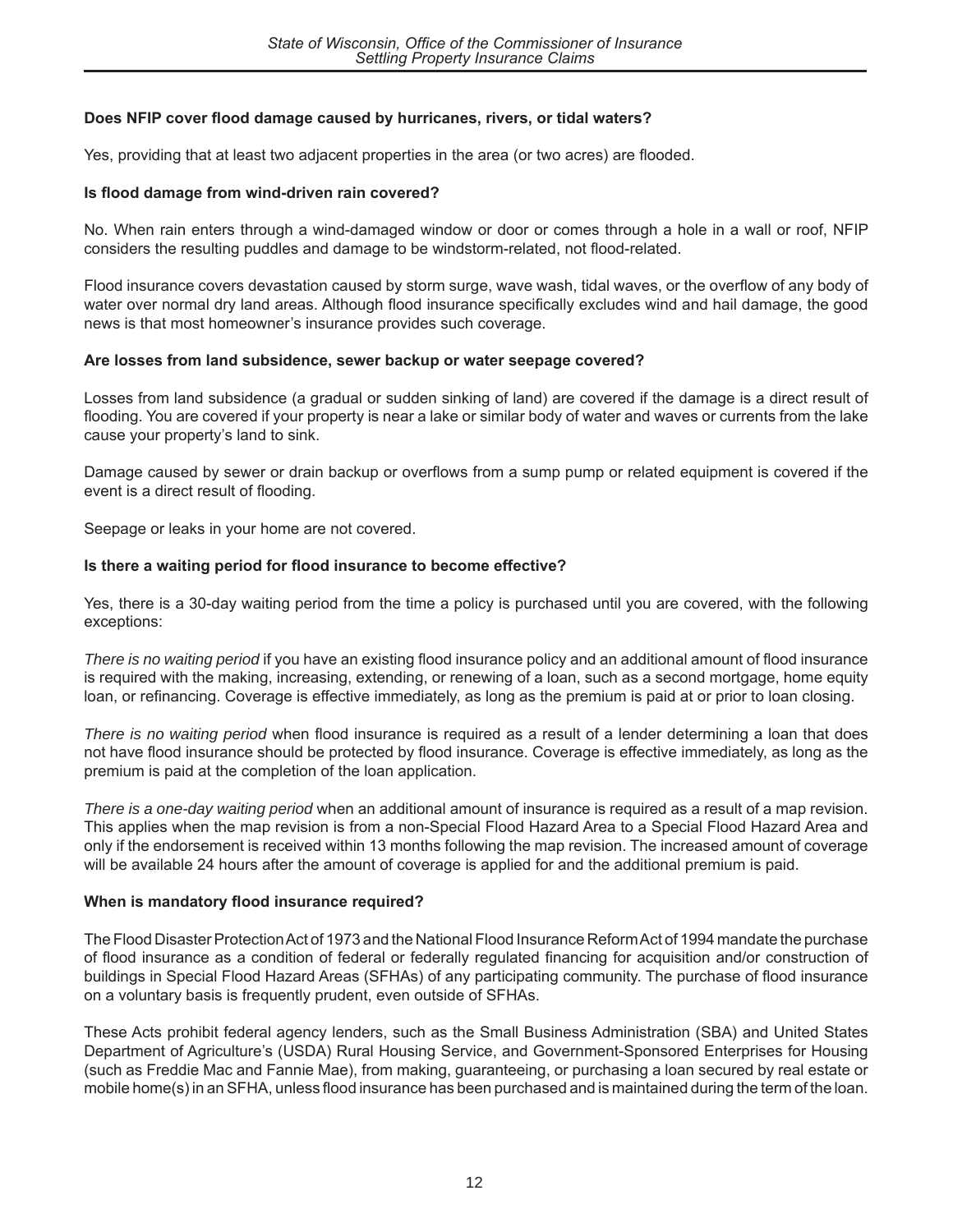## **Why does my mortgage lender require me to buy flood insurance?**

The purchase of flood insurance is mandatory for all federal or federally-backed financial assistance for the acquisition and/or construction of buildings in high-risk flood areas (Special Flood Hazard Areas or SFHAs).

If the property is not in a high-risk area but instead in a low- to moderate-risk area, the law does not require flood insurance; however, it is recommended since historically about one in four flood claims come from these low- to moderate-risk areas. Note that if during the life of the loan the maps are revised and the property is now in the highrisk area, your lender will notify you that you must purchase flood insurance. If you do not purchase flood insurance, the lender will force-place it, which could be at a much higher rate.

#### **As I read about reducing flood risk, I keep hearing the term "flood mitigation." What does this mean?**

Flood mitigation refers to the measures a community takes to correct and prevent flood risks. These efforts generally include zoning, subdivision, rules for building in floodplains, and special-purpose floodplain ordinances. A homeowner can minimize flood damage by preparing his or her home and contents for a flood.

#### **Do flood mitigation efforts affect the cost of insurance premiums?**

Yes, they can. Communities may voluntarily participate in the Community Rating System (CRS), where mitigation efforts that go above and beyond the basic requirements of NFIP are evaluated and given a number. The higher a community's CRS rating, the lower the risk of flooding and the lower the premium rates for individuals in the community.

For more information on mitigation contact the Federal Emergency Management Agency (FEMA) at (312) 408-5500 (in Chicago) or 1-800-621-FEMA (3362) or on FEMA's Web site at [www.fema.gov/hazard-mitigation-planning-contacts.](https://www.fema.gov/hazard-mitigation-planning-contacts)

#### **Remember: When a loss occurs, you may file a claim with your agent. Most adjusting services brought into your community following a flood also can provide proof-of-loss forms if you need to file a flood insurance claim. The claim forms must be filed with NFIP within 60 days.**

For general information on the flood insurance program, you may contact:

#### **Regional Offices**

National Flood Insurance Program (NFIP) Bureau & Statistical Agent 1111 E. Warrenville Rd., Ste. 209 Naperville, IL 60563 1-888-379-9531 1-800-720-1090 TTY [www.fema.gov/national-flood-insurance-program/](https://www.fema.gov/national-flood-insurance-program/) or [emilms.fema.gov/IS101c/DEP0101150text.htm](https://emilms.fema.gov/IS101c/DEP0101150text.htm)

Federal Emergency Management Agency (FEMA) Mitigation Division 536 S. Clark St., Sixth Floor Chicago, IL 60605 (312) 408-5500

[www.fema.gov](https://www.fema.gov/)

If you cannot get the answers you need from the above sources or if you have a specific complaint, please contact OCI.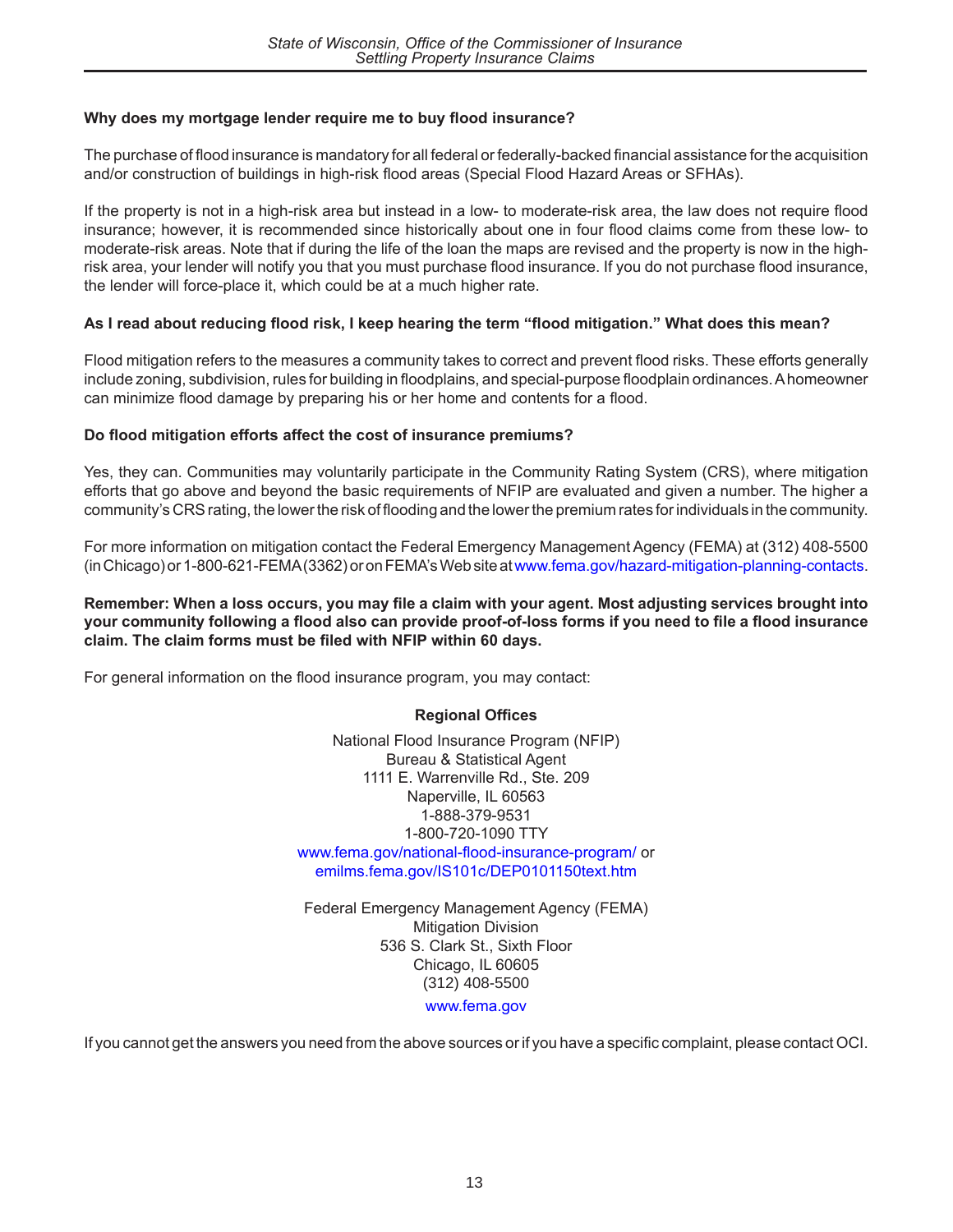# **Other Insurance Coverages for Water Damage**

Much of the flood damage in Wisconsin is not covered by insurance because the property is not covered by NFIP. Listed below are types of policies that may provide recovery for loss or damage caused by water:

**Water damage:** The homeowner's policy normally does not cover flood damage but your homeowner's insurance policy may cover some kinds of water damage. For example, the homeowner's insurance policy would generally pay for damage from rain coming through a hole in the roof or a broken window as long as the hole was caused by a disaster covered by the policy. *If there is water damage, check with your agent or insurance company representative to see if it is covered.*

**Trees and shrubbery:** A homeowner's insurance policy will pay for removal of trees that have fallen on your home but the policy will not pay to remove the trees that have fallen and have not caused damage to your home. A homeowner's policy will not pay to replace trees or shrubberies that have been damaged in a windstorm. High winds cause so much damage to gardens and landscaping that including it in coverage would make the insurance hard to afford for most people.

**Comprehensive auto insurance**: Flood damage to your auto is covered if your auto insurance policy includes comprehensive coverage. If you carry collision without comprehensive coverage, you are **not** covered for flood damage. Some companies use a drive-in claims center where an adjuster will assess the damage and often pay the claim immediately.

Car rental reimbursement coverage is available from most insurers as an optional coverage on your auto policy. This coverage will reimburse you for the rental of a car while your car is disabled due to a loss such as flood.

**Personal property floater**: Your scheduled items of household contents and personal property may be covered, whether on or off the premises, by a personal property floater written separately or as an attachment to a homeowner's or farmowner's insurance policy. These floater policies are generally written on an all-risk basis that includes loss or damage by flood.

**Business policies**: Some forms of business insurance provide coverage for loss or damage caused by flood. Such flood coverage is generally optional and an additional premium must be paid. This coverage may be available under Motor Truck Cargo Insurance policies, all risk transportation forms, bailees customers policies, difference in conditions policies, and all-risk builders risk policies.

**Mobile home insurance**: If you own a mobile home, you may have a mobile home insurance policy based on replacement cost, actual cash value, or a "stated amount." With a stated amount policy, the maximum amount you receive if your home is destroyed is the amount you agreed to when the policy was issued. The depreciation in the value of your home is not considered in the settlement.

Insurance on mobile homes may be written with or without flood coverage. If you own a mobile home, check your policy carefully and contact your agent or the insurance company to determine if such flood coverage is available.

**Watercraft policies**: Some watercraft policies (outboard, inboard, sailboats, etc.) may provide coverage for flood losses. You should check with your agent to verify if you have flood coverage.

**Crop insurance**: Unless you are covered by an all‑risk crop insurance policy offered by the Federal Crop Insurance Corporation or unless your crop insurance policy specifies flood as a named peril, you will not be covered for losses to crops occurring as a result of a flood. The vast majority of crop insurance policies written in Wisconsin cover only damage resulting from hail, wind, and fire.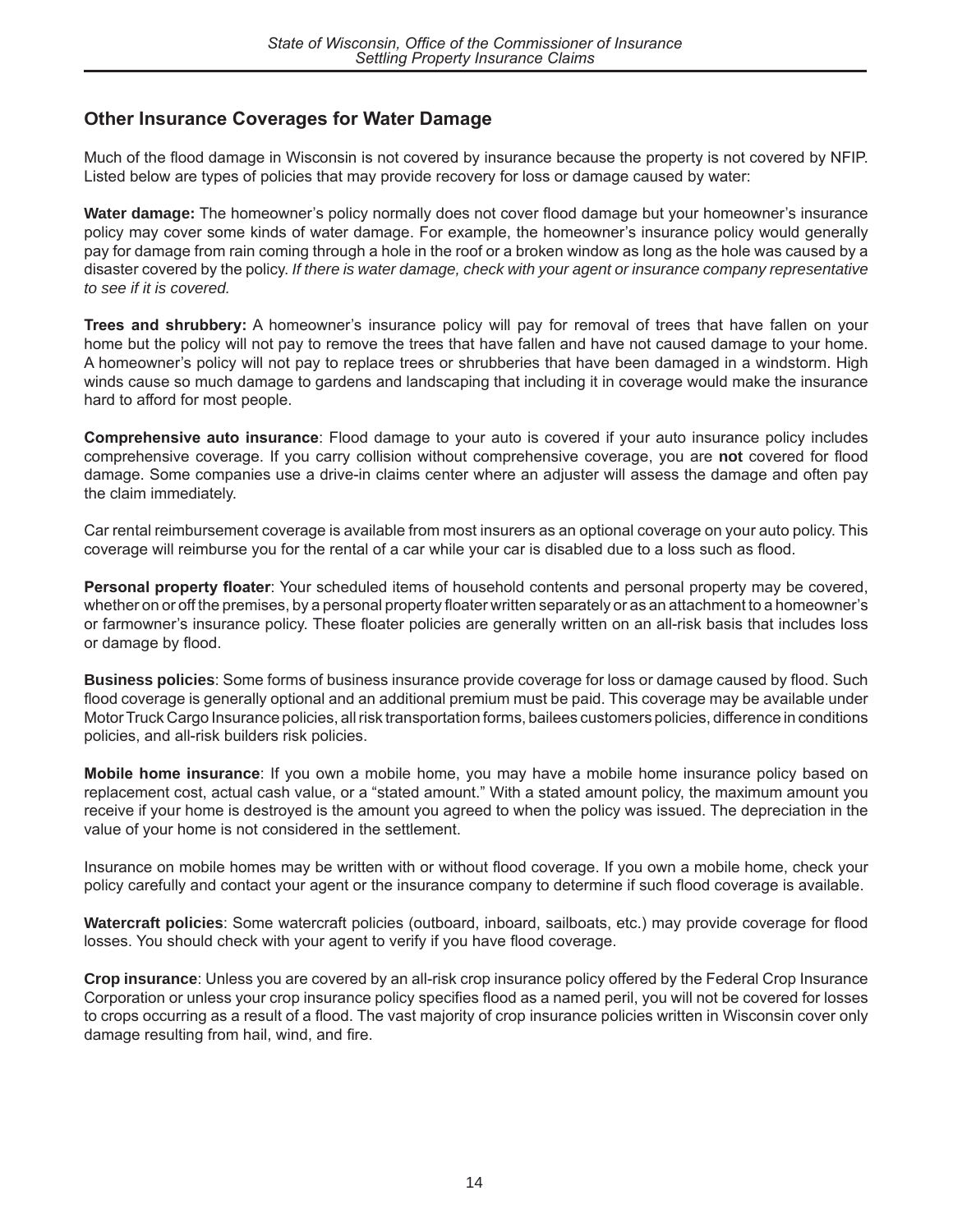# **Important Things to Remember as the Rebuilding Process Proceeds**

- You may contact your insurance adjuster again if you have additional information or find damage you did not notice before.
- If you believe the settlement offer made by your insurance company is not a fair one, contact the insurer. Provide information to support your view of what you feel your claim is worth.
- Your settlement probably will not be the same as your neighbor's. Your insurance policy may be different and the amount of damage to your home may be different even though you live on the same street.
- Protect yourself from shoddy workmanship. Use only licensed, reputable contractors and be sure they get the proper building permits. Beware of contractors who ask for a large amount of money up front and contractors whose bids are amazingly low—they might cut corners and leave you with a construction or building code problem after they are gone.
- Your insurance policy will pay for property you had before the disaster. Your homeowner's insurance policy will not pay for expensive improvements like a tile roof if you had a standard fiberglass roof before.
- If your home was destroyed beyond repair and you decide to rebuild on another lot, to purchase another house instead of rebuilding, to rebuild in another state, or to rent rather than rebuild, check your policy or talk to your insurance agent or insurance company representative. There may be limitations on what your insurance company will pay if you do not rebuild on the same piece of land.

# **Before Disaster Strikes**

- Check your homeowner's or renter's insurance policy for coverage of natural disasters such as floods, tornadoes, wind, and ice storms.
- Check if your policy covers debris removal and sewer backup. The standard homeowner's insurance policy does not cover these if caused by flooding.
- Consider buying federal flood insurance if damage from rising water is possible. Homeowner's, farm and ranch, renter's, condominium, and mobile home insurance policies do not provide coverage for damage caused by flooding.
- Check your auto insurance policy. Comprehensive coverage (other than collision) pays if a storm or flood damages your car.
- Know what your insurance policy covers. Standard homeowner's insurance policies limit coverage of some items, including stamps, securities, and certain valuable papers.
- Check the limits of your homeowner's or renter's insurance coverage, including personal property or contents coverage. Your limits may be too low if replacement costs have risen due to additions, new purchases or inflation.
- Update your inventory. Photograph or videotape each room and exterior of your home. List model and serial numbers, and attach sales receipts.
- Safeguard your records. If you need to evacuate your home, take your insurance policies and a household inventory. Keep copies of both, including receipts, in a safety deposit box. This speeds up claims processing and helps prove tax-deductible, uninsured losses.